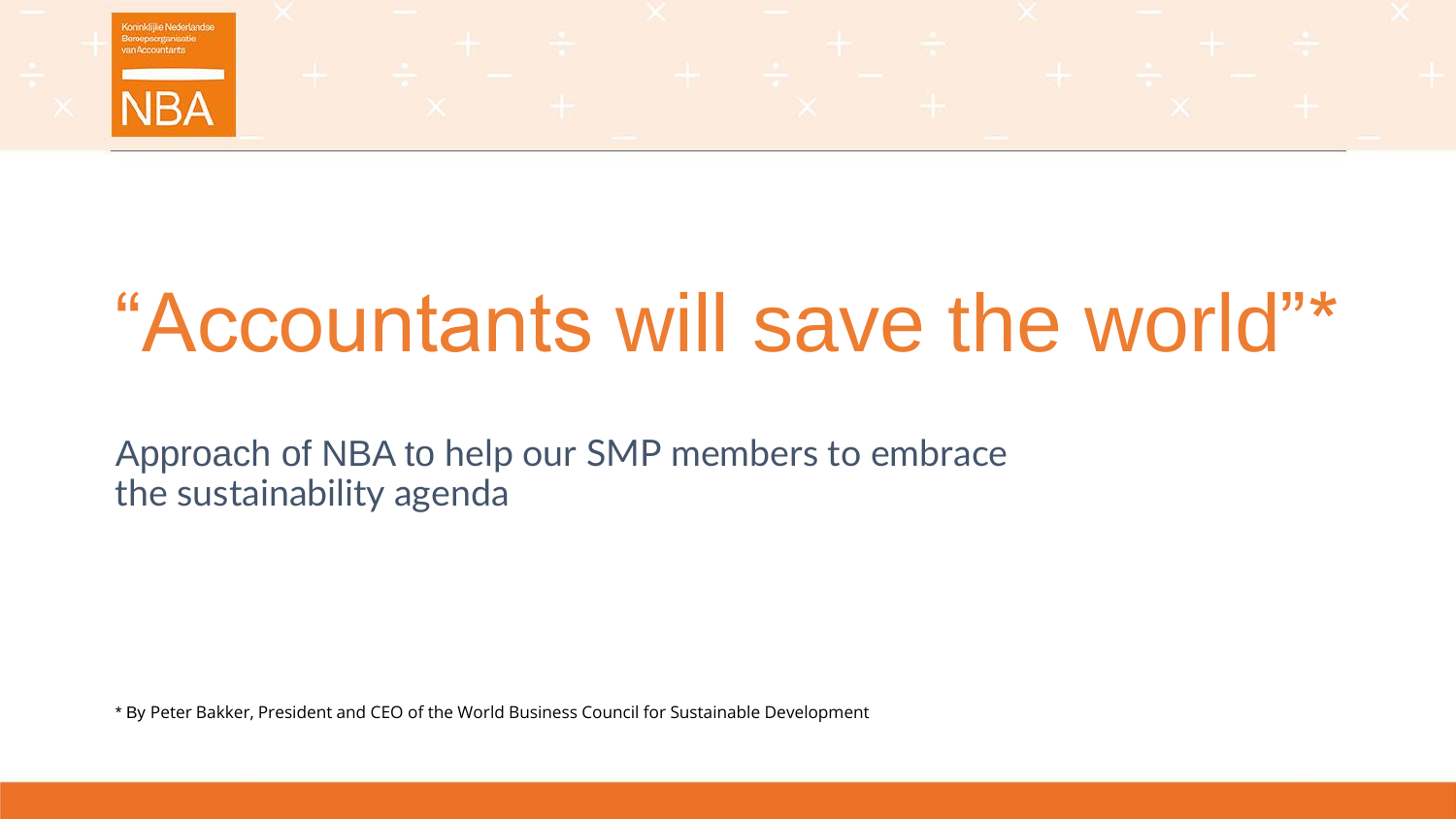## About me

- Ing. H. Marissen AA
- Accountancy practise in **Groningen**
- 16 employees / 300 SMEs
- Board member sustainability SRA
- Member NBA SME Committee









Koninklijke Nederlandse Beroepsorganisatie van Accountants





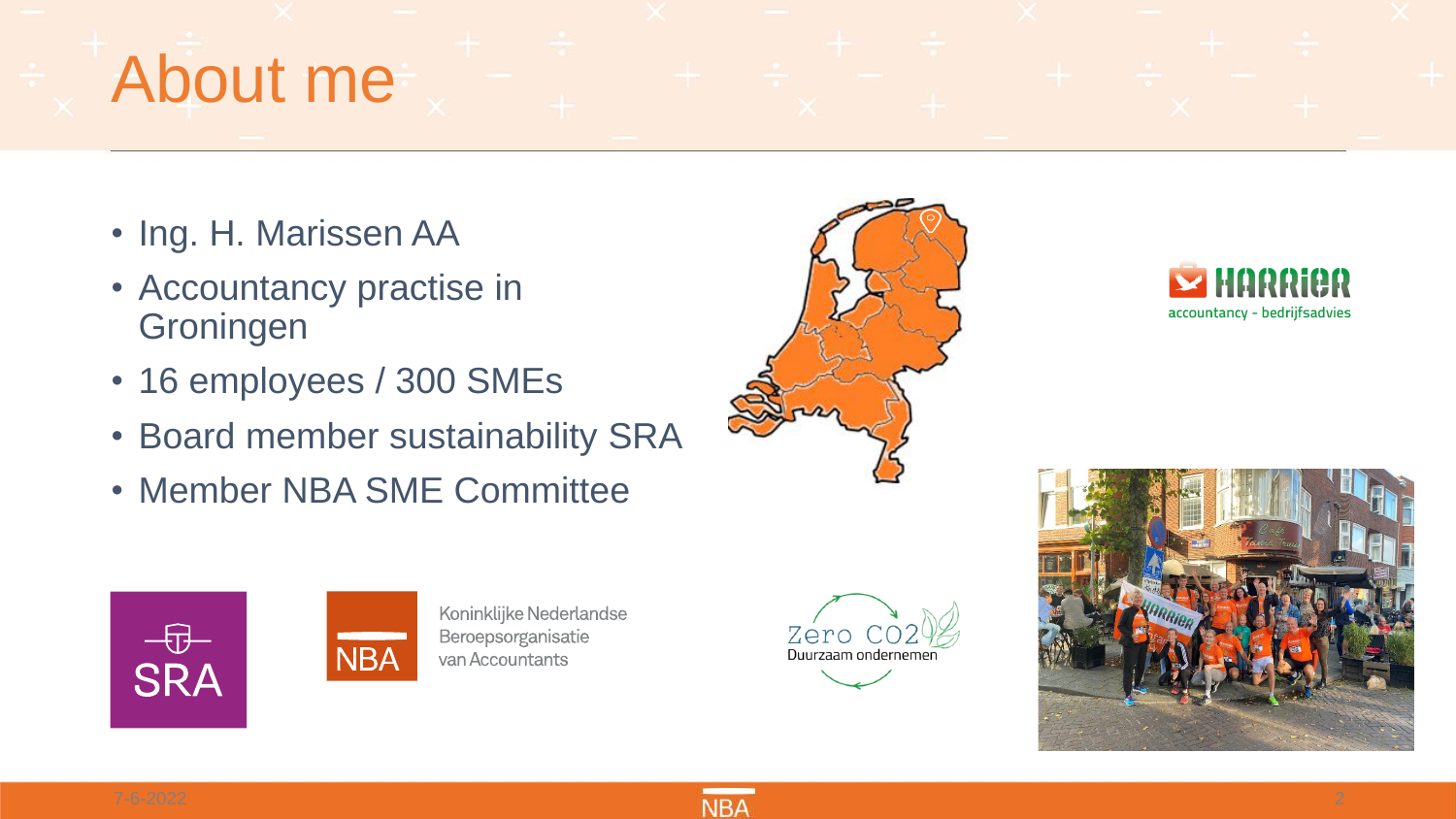#### CLIMATE AMBITION AND REGULATION MADE CORPORATIONS EARLY ADOPTERS; SMEs NEED NOT FALL BEHIND

### **COMPLIANCE**

Large corporate customers demand compliance from SMEs to CO2 reduction goals

#### **AWARENESS**

Limited awareness of near future sustainability requirements increases risk profile SMEs.



## **COSTS**

Verified sustainability transaction costs are too high for data users and approach not consistent

## **DATA QUALITY**

Data quality is complex or costly to maintain for data users causing a potential burden for SMEs

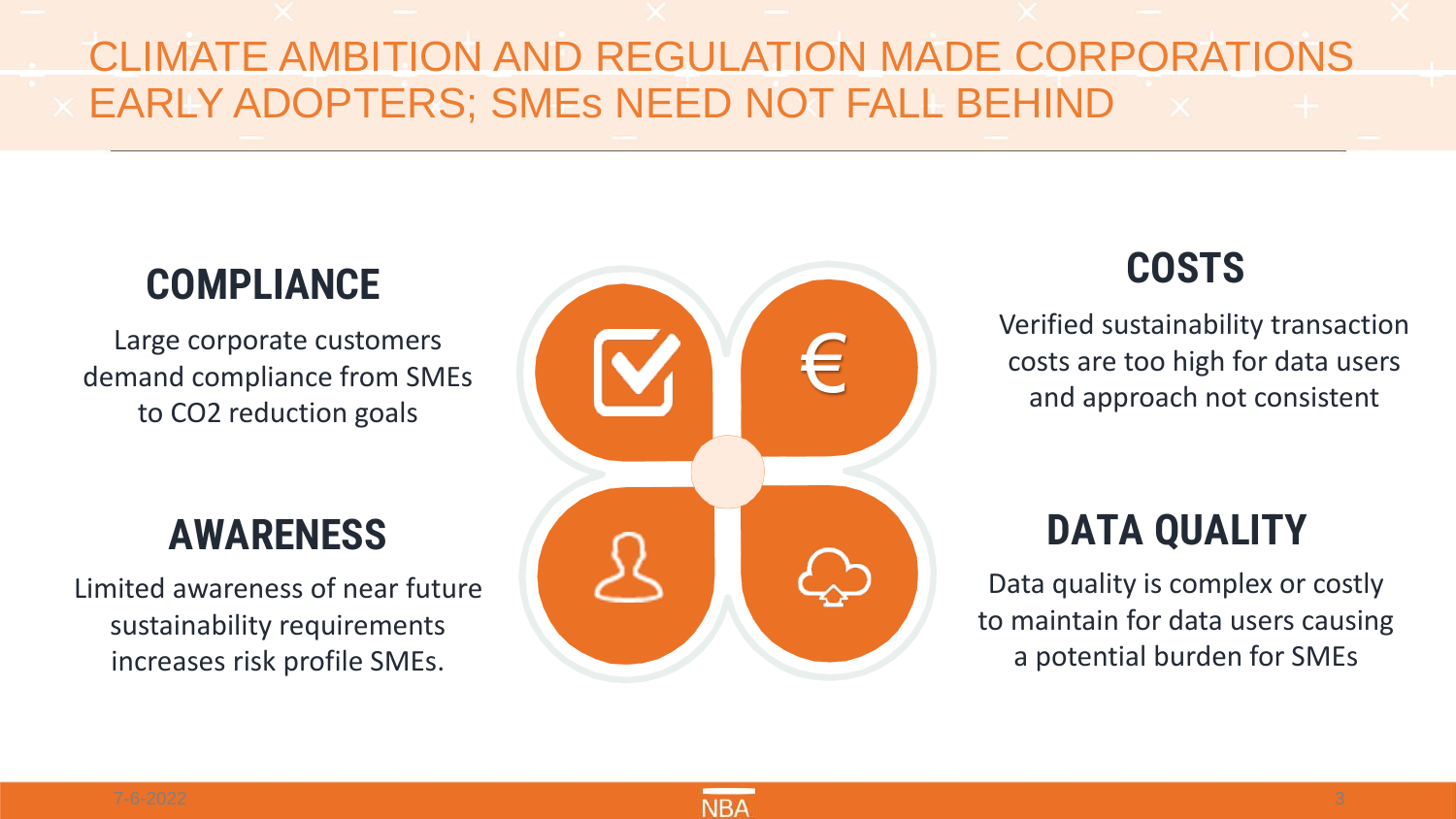## ACCOUNTANTS PLAY A KEY ROLE IN GETTING SME'S INVOLVED

### **COMPLIANCE**

Inform about expected compliance demands & advice how to meet these

#### **AWARENESS**

Create urgency by stressing the business risks advise on the options for mitigating



## **COSTS**

Setting up administrative organization for sustainability transactions at reasonable costs

## **DATA QUALITY**

Improve data quality by using the right software application

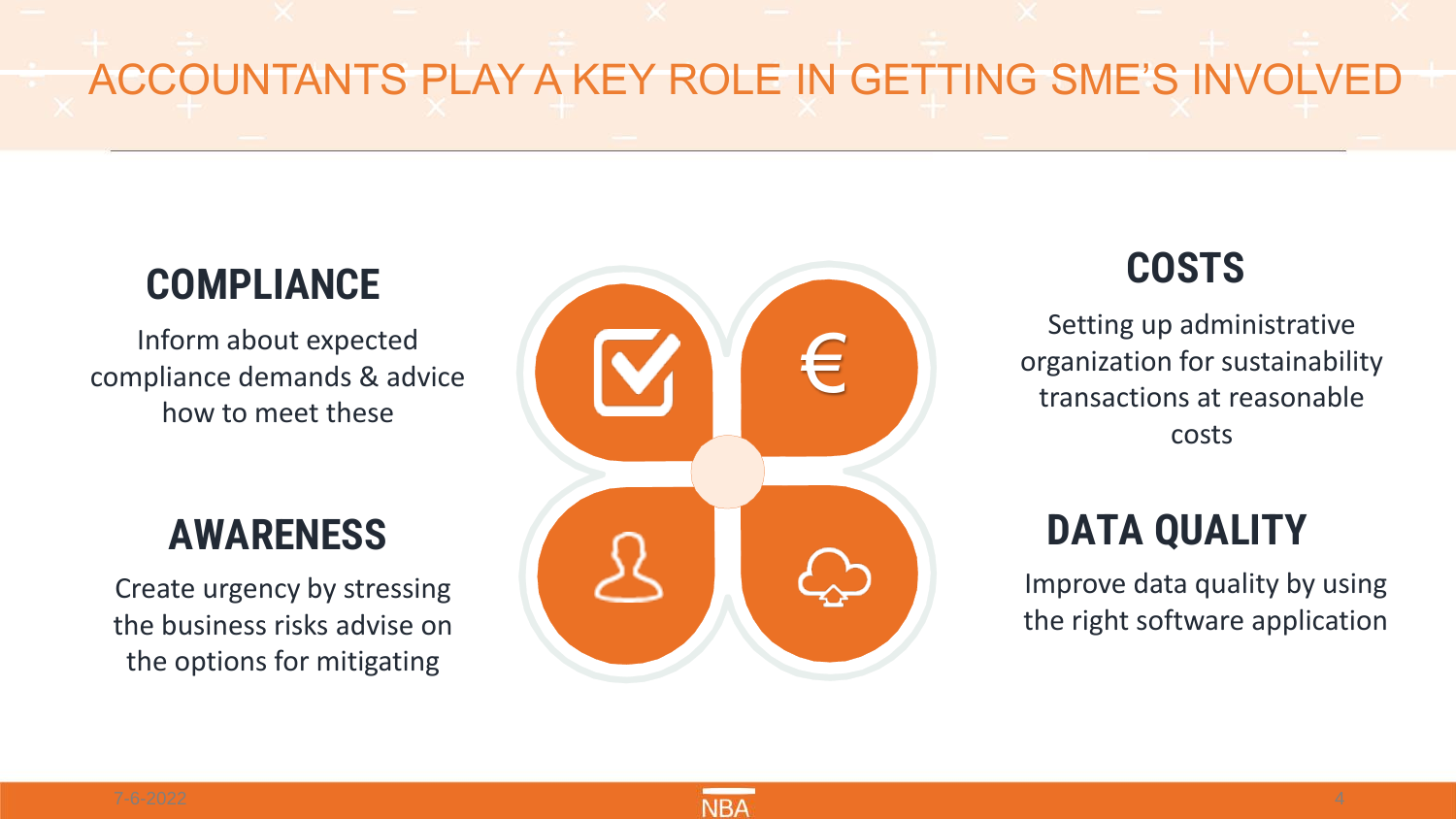## UNITE FORCES: SME SUSTAINABILITY COLLABORATION





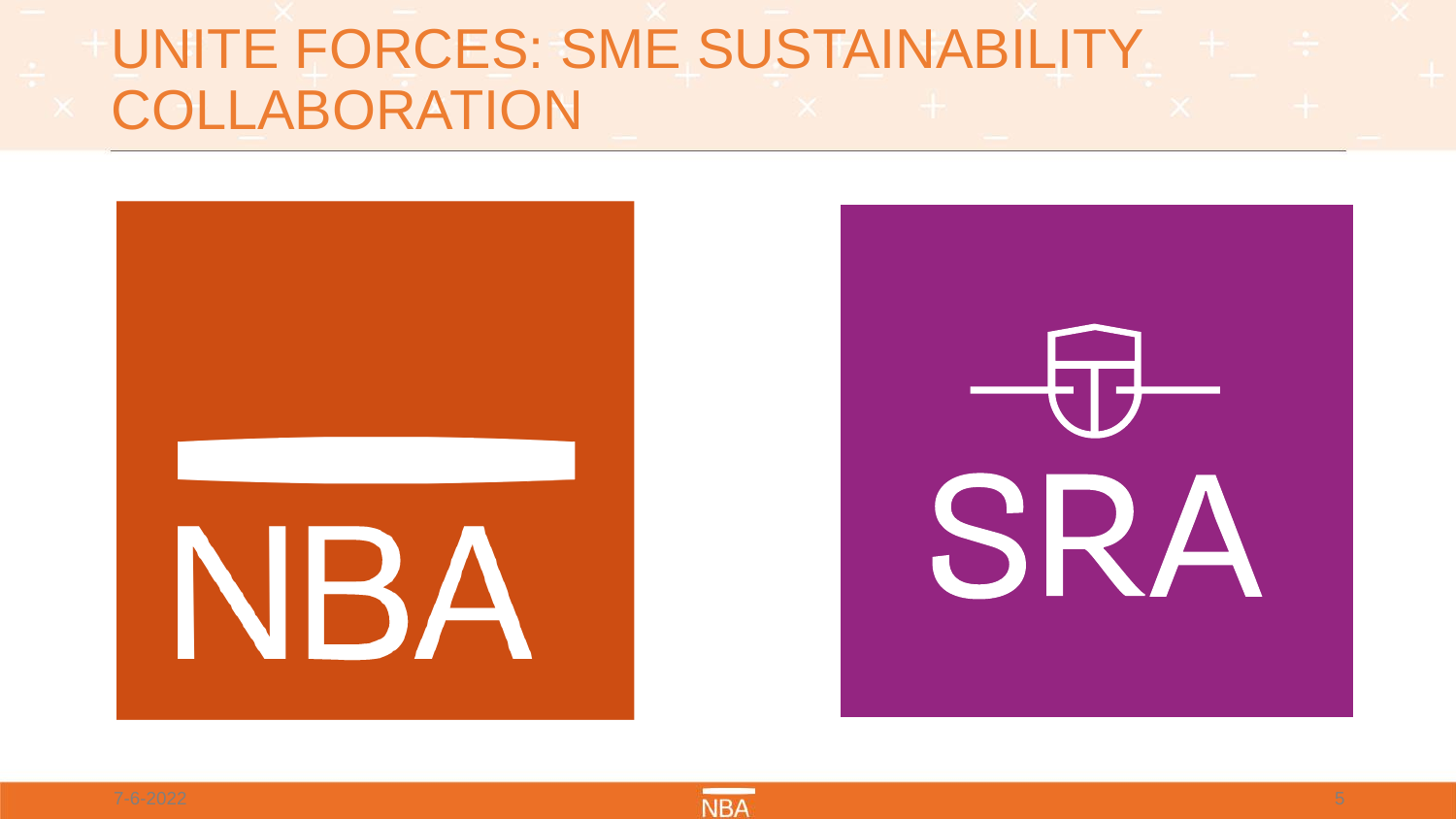#### APROACH OF NBA & SRA TO HELP OUR SMP MEMBERS ON **SUSTAINABILITY**

**Sustainability committee**

Selecting and deepening relevant sustainability topics

## **SME research center**

Collaboration with Accounting Colleges to stimulate innovation



#### **Course program**

Tax-related topics, sustainable finance, CSRD

## **Stakeholders lobby**

Reducing administrative burden for SME's, contribute to good legislation